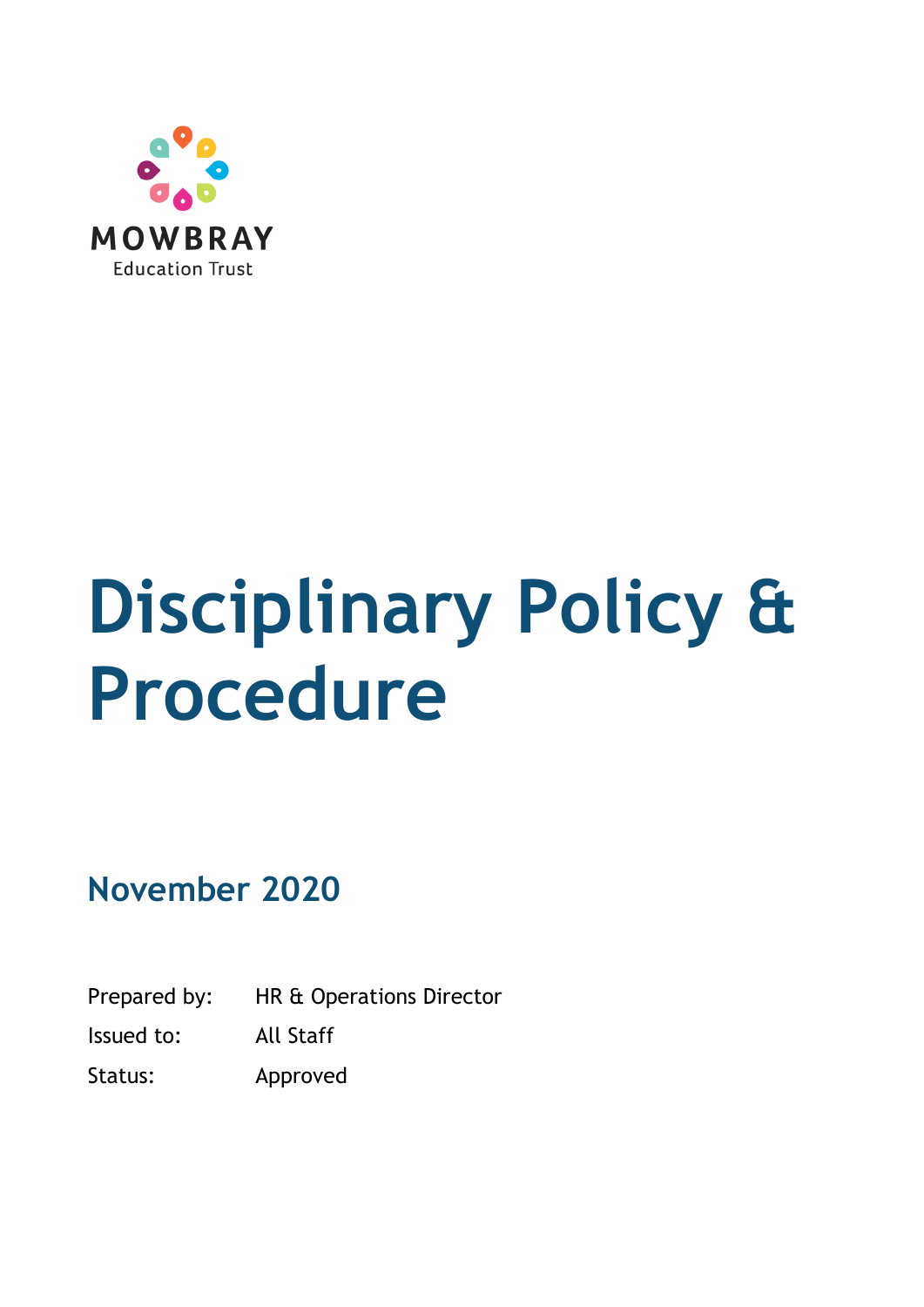## **Contents**

| 1.                                    | Introduction                        | $\mathbf{3}$             |
|---------------------------------------|-------------------------------------|--------------------------|
| 2.                                    | Scope                               | $\mathbf{3}$             |
| 3.                                    | Definitions                         | $\overline{4}$           |
| 4.                                    | Confidentiality                     | $\overline{4}$           |
| 5.                                    | Allegations                         | $\overline{\mathcal{A}}$ |
| 6.                                    | Investigations                      | 5                        |
| 7.                                    | Criminal charges                    | 6                        |
| 8.                                    | Suspension                          | 6                        |
| 9.                                    | Disciplinary meetng                 | $\overline{7}$           |
| 10.                                   | Role of companion at meetings       | 8                        |
| 11.                                   | Procedure at disciplinary meetings  | 8                        |
| 12.                                   | Disciplinary penalties              | 9                        |
| 13.                                   | The effect of a warning             | 10                       |
| 14.                                   | Appeals against disciplinary action | 10                       |
| 15.                                   | Referrals to external bodies        | 11                       |
| 16.                                   | Review                              | 11                       |
|                                       |                                     |                          |
| 12<br>Appendix 1 - Disciplinary rules |                                     |                          |

| Appendix 2 - Managing allegations of abuse against teachers and other staff |
|-----------------------------------------------------------------------------|
|                                                                             |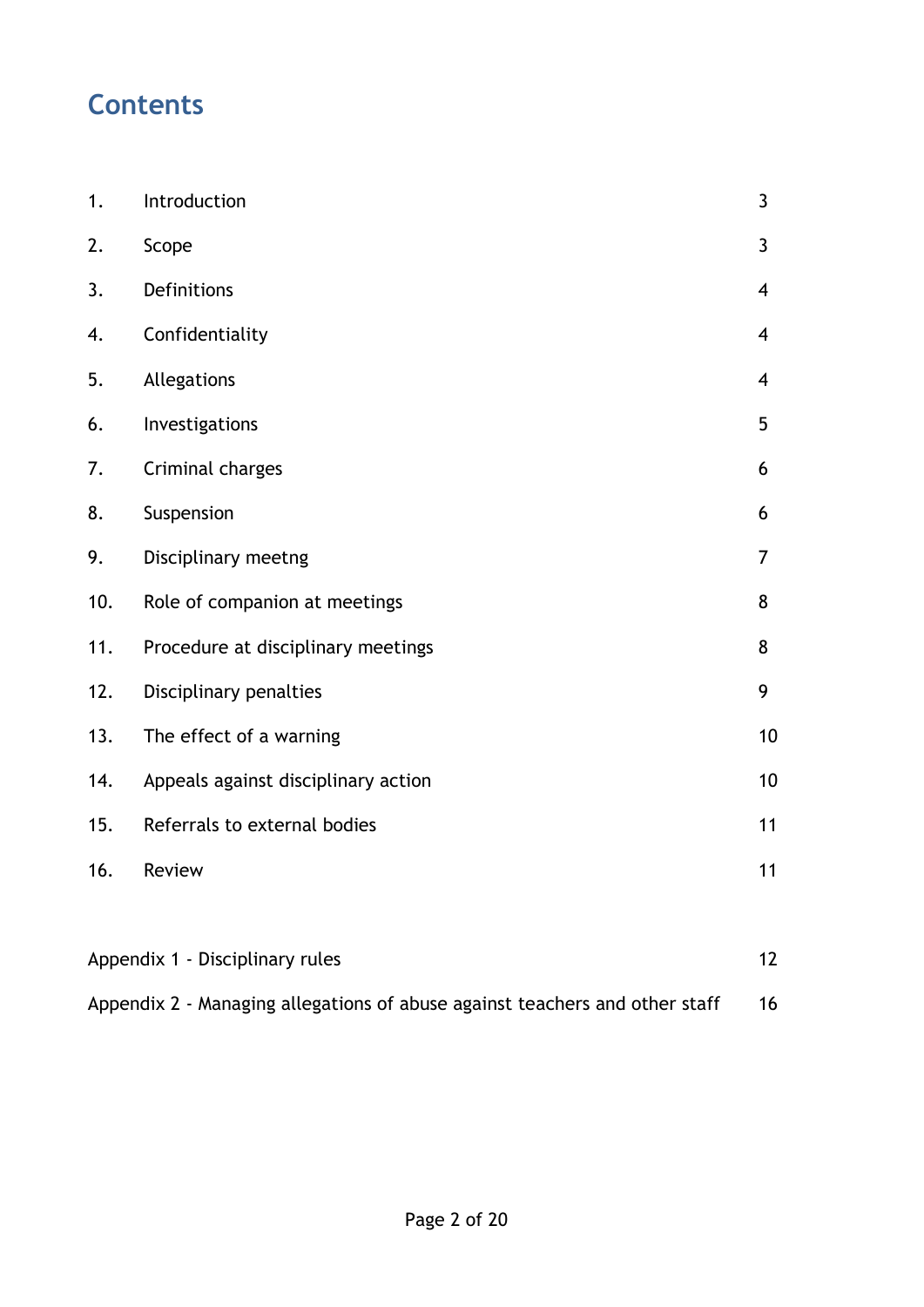#### <span id="page-2-0"></span>**1 Introduction**

The aims of this Disciplinary Policy & Procedure is to set out the standards of conduct expected of all staff and to provide a framework within which Managers can work with employees to maintain satisfactory standards of conduct and to encourage improvement where necessary.

It is the Trust's policy to ensure that any disciplinary matter is dealt with fairly and that steps are taken to establish the facts and to give employees the opportunity to respond before taking any formal action.

This procedure does not form part of any employee's contract of employment and it may be amended at any time following consultation. We may also vary application of this procedure, including any time scales for action, as appropriate. The policy has been agreed following consultation with recognised trade unions. It has been formally adopted by the Trust.

#### <span id="page-2-1"></span>**2 Scope**

The procedure applies to all employees regardless of length of service excluding those in their probationary period where separate arrangements apply. It does not apply to agency workers or self-employed contractors.

This procedure is used to deal with misconduct. It does not apply to cases involving genuine sickness absence, proposed redundancies or poor performance. In those cases reference should be made to the appropriate policy or procedure.

Minor conduct issues can often be resolved informally between employees and their Manager. These discussions should be held in private and without undue delay whenever there is cause for concern. Where appropriate, a note of any such informal discussions may be placed on the employee's HR file. In some cases an informal verbal warning or instruction may be given, which will not form part of the disciplinary records. Formal steps will be taken under this procedure if the matter is not resolved, or if informal discussion is not appropriate (for example, because of the seriousness of the allegation).

Employees will not normally be dismissed for a first act of misconduct, unless the Trust decides that the conduct amounts to gross misconduct or the employee has not completed a probationary period.

As recognisable figures in the local community the behaviour and conduct of staff in the Trust outside of work can impact on their employment. Therefore, conduct outside work may be treated as a disciplinary matter if it is considered that it is relevant to the employee's employment.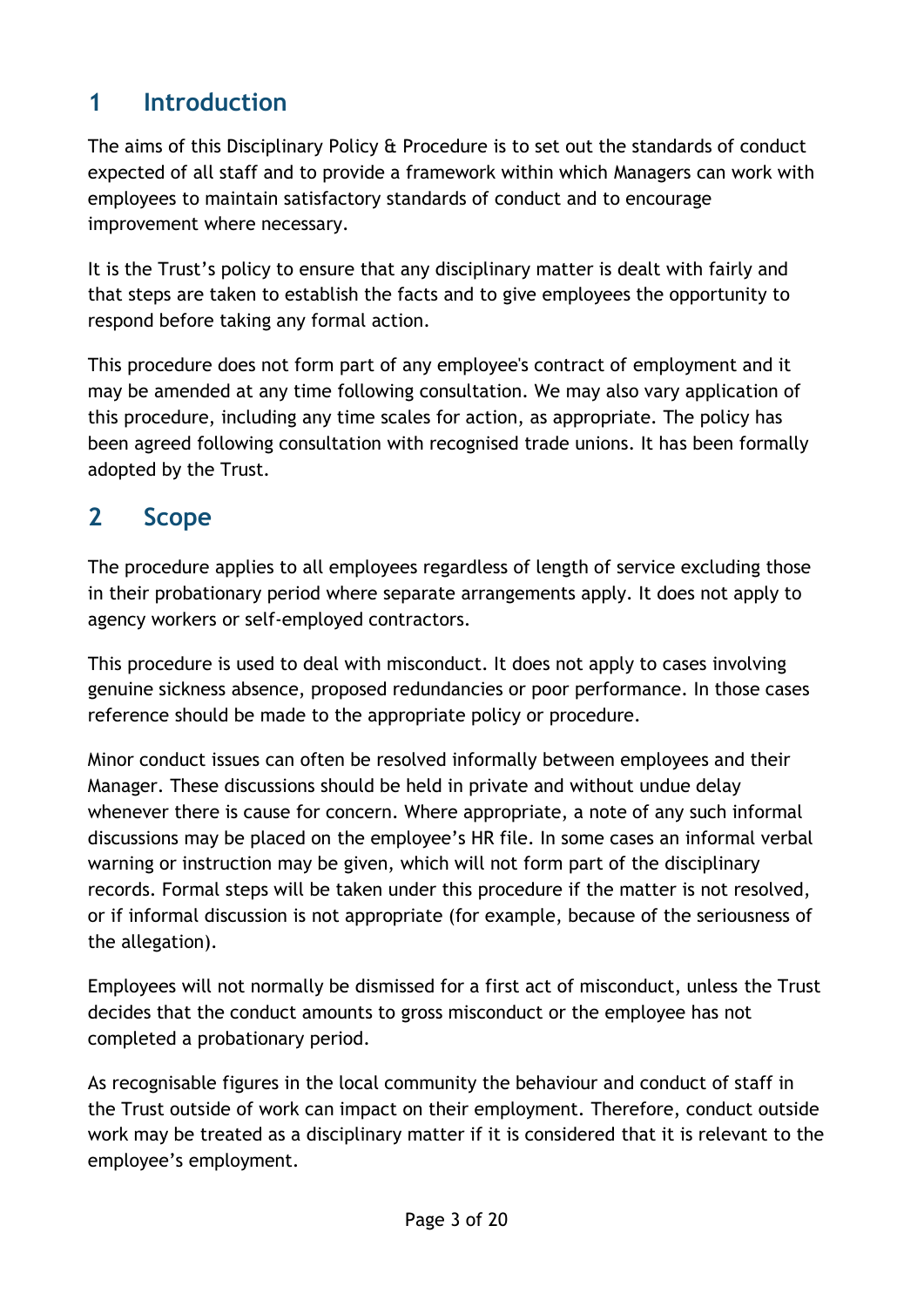## **3 Definitions**

In the context of this policy Manager means the following:

- Head Teacher for all school based staff
- Centre Manager for all nursery based staff
- HR & Operations Director for all central staff
- Executive Head Teacher for all Head Teachers
- CEO for HR & Operations Director, Executive Head Teachers and Centre Managers
- Chair of the Board for CEO

A Manager may delegate some actions in this policy to an appropriate person. Managers may not delegate decision making for warnings or dismissal to another without consultation with the HR & Operations Director.

## <span id="page-3-0"></span>**4 Confidentiality**

It is the aim of the Trust to deal with disciplinary matters sensitively and with due respect for the privacy of any individuals involved. All employees must treat as confidential any information communicated to them in connection with an investigation or disciplinary matter.

Employees, and anyone accompanying them (including witnesses), must not make electronic recordings of any meetings or hearings conducted under this procedure.

Employees will normally be told the names of any witnesses whose evidence is relevant to disciplinary proceedings against them, unless there is good reason that a witness's identity should remain confidential.

## <span id="page-3-1"></span>**5 Allegations**

Allegations may be brought to the Trust's attention in a number of ways and through a variety of sources. Appendix 1 sets out the Expectations of Behaviour. As with disclosures made by children and young people, adults need to be aware that in making an allegation it is not always possible to keep the matter confidential. The Manager will need to decide upon the most appropriate course of action and may choose to proceed with an investigation even if the person making the allegation does not want them to.

Allegations which involve issues of child protection and/or abuse of children by staff should be referred immediately to the Local Authority Designated Officer (LADO) and the HR & Operations Director. See Appendix 2 for further guidance on the management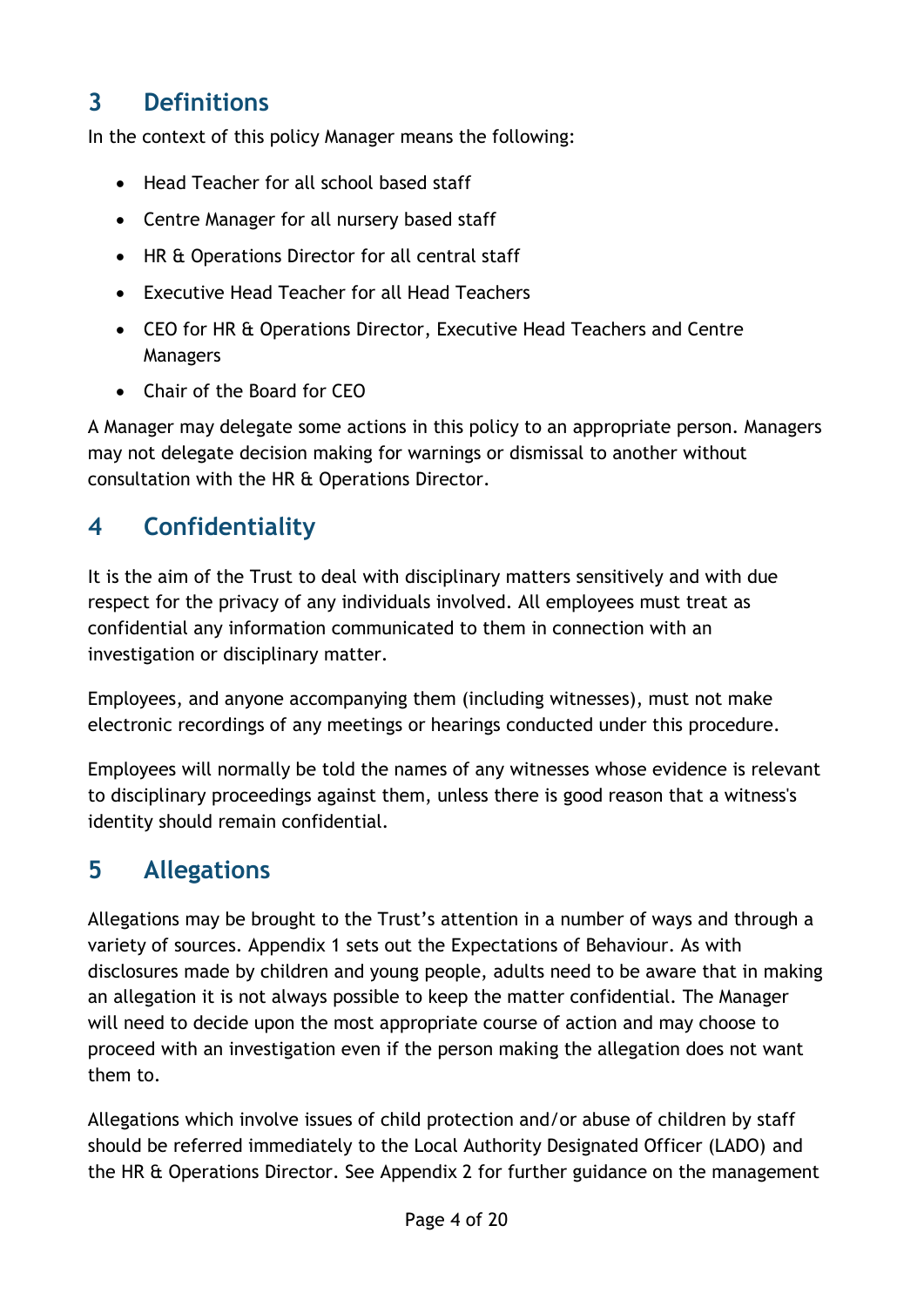of this type of allegation. No further action under this procedure will usually be taken until the LADO has been consulted.

#### <span id="page-4-0"></span>**6 Investigations**

Upon receiving any allegations against employees it is likely that further information will be required to establish what the next course of action should be. The Manager should seek to establish the basic facts of the situation; this may involve looking at records, speaking to witnesses, reviewing CCTV etc.

#### **Preliminary Investigation meeting**

A preliminary investigation meeting may be held with the employee to establish the basic facts of the circumstance and to enable the Manager to determine whether further investigation is required. Such a meeting can sometimes give a reasonable explanation in response to allegations which then enables the matter to be concluded. A preliminary meeting will not be required in all cases and it is for the Manager to decide if this is appropriate.

#### **Investigating Officer**

After a preliminary investigation where it is determined that there is a need for investigation, or if the concerns are serious enough to warrant a full investigation immediately, the Manager will usually appoint an Investigating Officer to carry out the investigation. This will be an appropriate person to the nature of the allegations and the role of the employee.

#### **Further investigation**

The purpose of an investigation is to establish a fair and balanced view of the facts relating to any disciplinary allegations made against an employee, before deciding whether to proceed with a disciplinary meeting. The amount of investigation required will depend on the nature of the allegations and will vary from case to case. It may involve interviewing and taking statements from the employee and any witnesses, and/or reviewing relevant documents and other information.

#### **Interviewing witnesses**

It may be necessary to interview witnesses to obtain information that is relevant to the allegations. A record of the meeting will be made and the witness will have the opportunity to review the record, make amendments for clarification purposes and sign and date the record. The Trust recognises that some employees may find this difficult or worrying, however all employees are expected to fully participate in any such investigation.

#### **Interviewing the employee**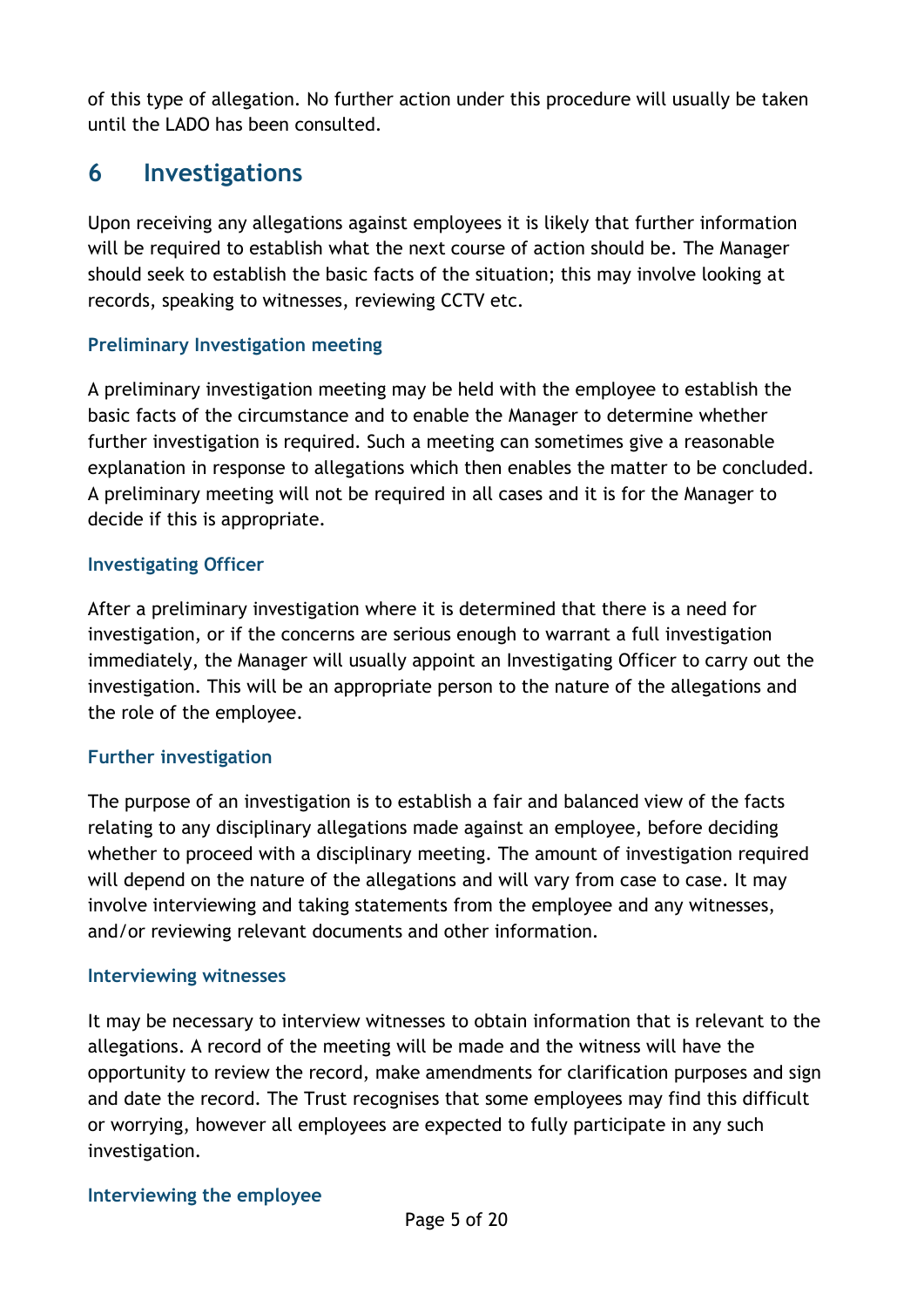Investigation meetings are solely for the purpose of fact-finding and no decision on disciplinary action will be taken until after a disciplinary hearing has been held. Employees do not have the right to bring a companion to an investigation meeting. A record of the meeting will be made and the employee will have the opportunity to review the record, make amendments for clarification purposes and sign and date the record.

Employees must co-operate fully and promptly in any investigation. This will include providing the names of any relevant witnesses, disclosing any relevant documents or information and attending investigative interviews if required. As each investigation will vary in length and complexity it will be completed in as short a time frame as possible.

## <span id="page-5-0"></span>**7 Criminal charges**

Where conduct is the subject of a criminal investigation, arrest, charge or conviction the facts will be investigated before deciding whether to take formal disciplinary action. Disciplinary action will not be automatic and will depend upon the circumstances. Employees should inform their Manager immediately if they are involved in a criminal investigation, arrest, or are subject to a charge or conviction. Failure to notify their line manager may result in disciplinary action.

The Trust will not usually wait for the outcome of any prosecution before deciding what action, if any, to take. Where employees are unable or have been advised not to attend an investigation meeting or disciplinary meeting or say anything about a pending criminal matter, a decision may have to be made based on the available evidence.

A criminal investigation, charge or conviction relating to conduct outside work may be treated as a disciplinary matter if it is considered that it is relevant to the employee's employment.

Where a criminal investigation relates to allegations of abuse of children or young people the Trust will co-operate and share information about the employee with other relevant agencies as appropriate.

## <span id="page-5-1"></span>**8 Suspension**

In some circumstances it may be necessary to suspend the employee from work. The suspension will be for no longer than is necessary to investigate the allegations and conclude the disciplinary process. The arrangements will be confirmed to the employee in writing as soon as possible.

Suspension of this kind is not a disciplinary penalty and does not imply that any decision has already been made about the allegations. Employees will continue to receive normal salary and benefits during the period of suspension.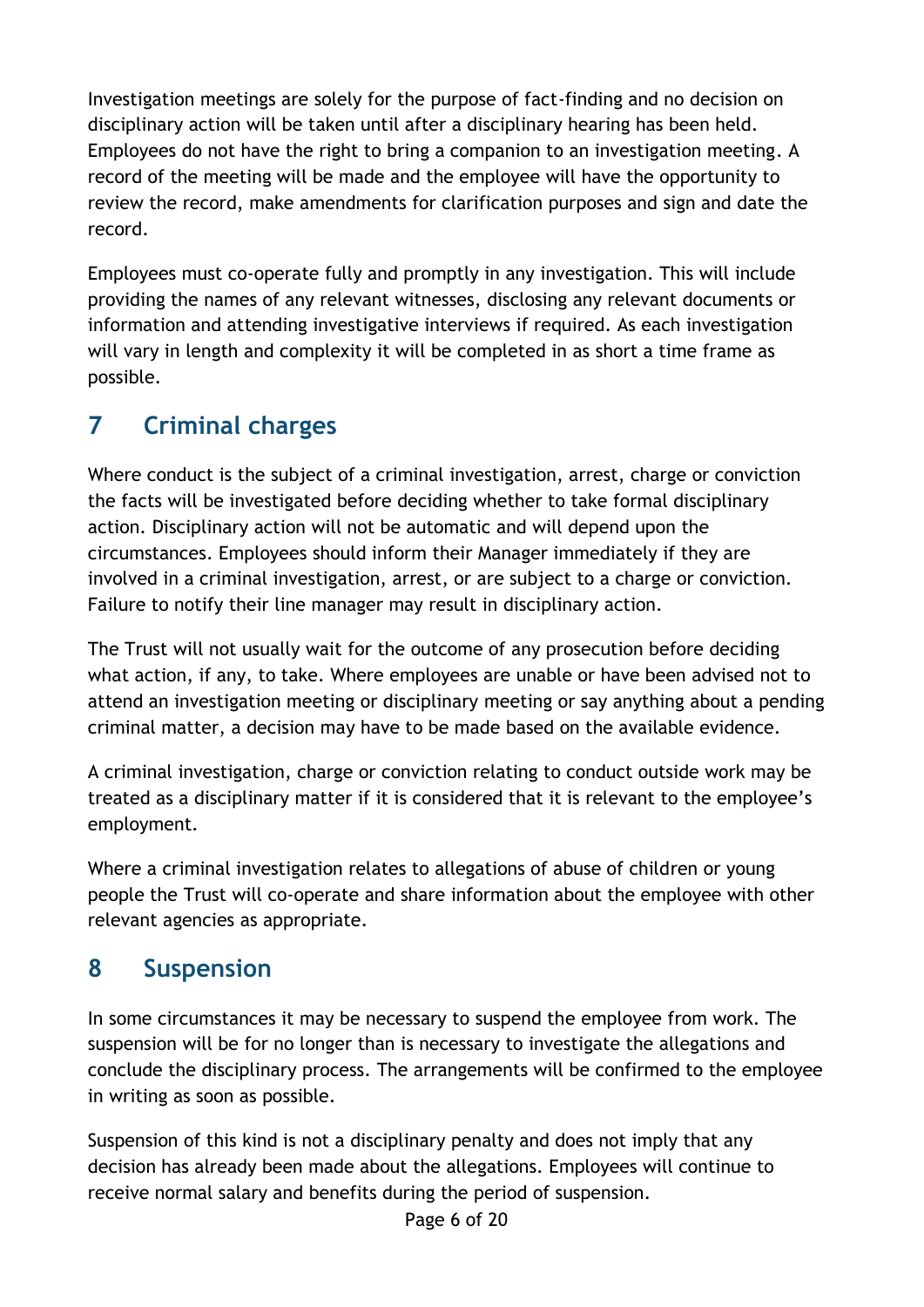Alternatives to suspension, for example re-organisation of duties, work location, temporary redeployment to another role etc will be explored where relevant before a decision to suspend is made. The nature and severity of the allegations will need to be considered as will the employee's role within the Trust.

Where allegations are made that involve the protection of children suspension will not be considered to be automatic. A reasoned decision will be made based on all available information. Additional information on the management of these allegations is available in Appendix 2.

The suspension will be kept under review as the investigation progresses. As information is gathered it may become appropriate to lift the suspension during the course of the investigation or prior to any disciplinary meeting.

The decision to suspend an employee can be made by a Manager, Trust Board or Governing Body after consultation with the CEO, or HR & Ops Director.

## <span id="page-6-0"></span>**9 Disciplinary meeting**

Following any investigation, if there are grounds for disciplinary action, the employee will be required to attend a disciplinary meeting. The employee will be informed in writing of the allegations against them, the basis for those allegations, and what the likely range of consequences will be if it is decided at the meeting that the allegations are true. The following will also be included where appropriate;

- a summary of relevant information gathered during the investigation;
- a copy of any relevant documents which will be used at the disciplinary meeting; and
- a copy of any relevant witness statements, except where a witness' identity is to be kept confidential, in which case as much information as possible will be provided while maintaining confidentiality.

Five working days' written notice of the date, time and place of the disciplinary meeting will be given to provide the employee with a reasonable amount of time to prepare their case based on the information that they have been provided with. The meeting will be arranged as soon as is practicably possible.

The Manager will be responsible for ensuring that all of the arrangements for the meeting are made and that the employee receives the appropriate paperwork and notice of the meeting.

#### <span id="page-6-1"></span>**10 Role of companion at disciplinary meetings**

Page 7 of 20 An employee may bring a companion to disciplinary meetings under this policy. The companion may be either a trade union representative or a work colleague. The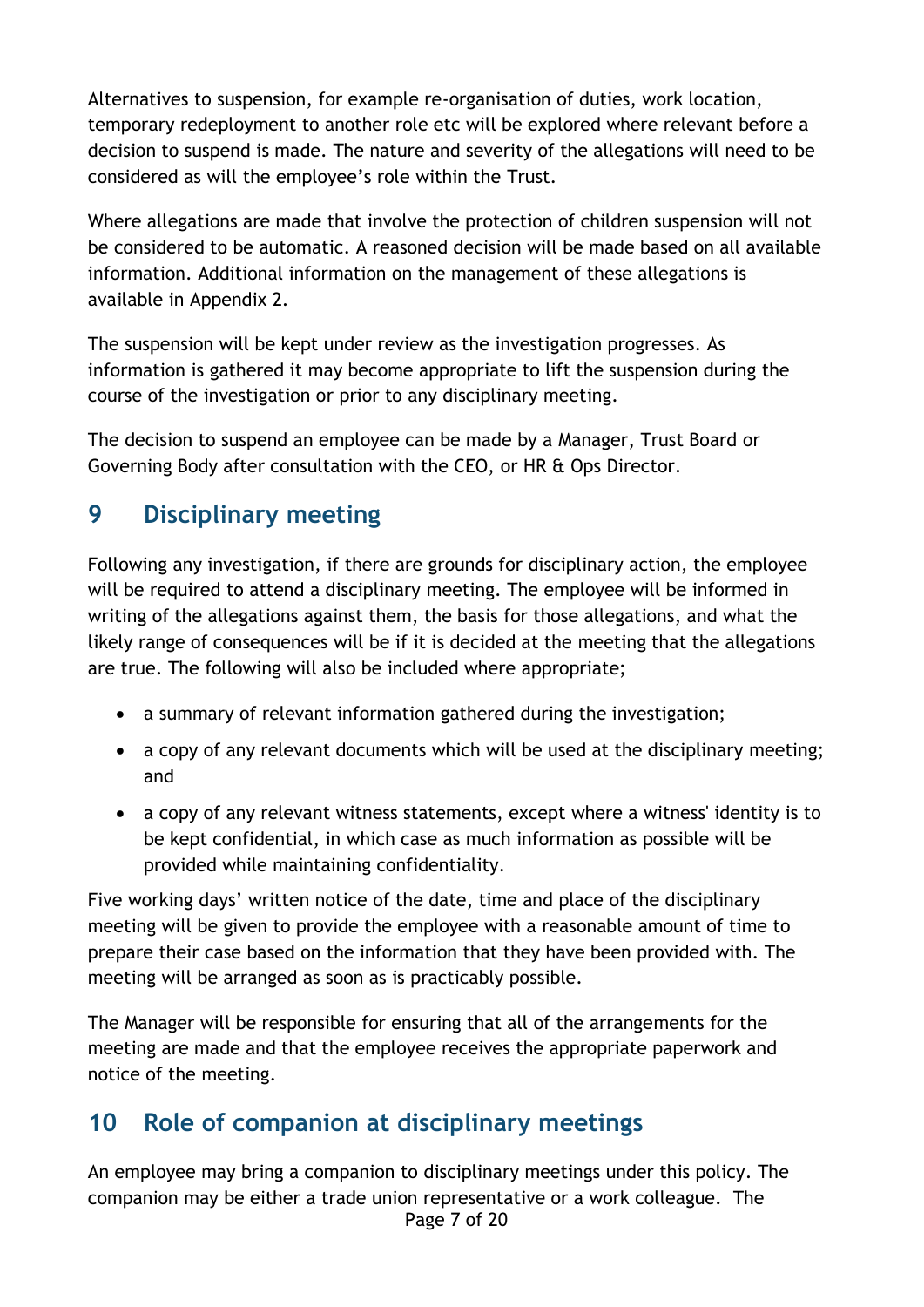employee must inform the Manager conducting the meetings who their chosen companion is, in good time before the meeting.

Should the employee choose to bring a companion to a meeting they will be responsible for making these arrangements and for providing their companion with any paperwork that they require for the meeting.

Acting as a companion is voluntary and your colleagues are under no obligation to do so. If they agree to do so they will be allowed reasonable time off from duties without loss of pay to act as a companion.

If the choice of companion is not available at the time a disciplinary meeting is scheduled, the employee may propose an alternative time for the meeting to take place and so long as the alternative time is reasonable and within five working days after the original scheduled date, we will postpone the disciplinary meeting once. If the employee's chosen companion will not be available for more than five working days afterwards, we may ask the employee to choose someone else.

A companion may make representations, ask questions, and sum up the employee's position, but will not be allowed to answer questions on the employee's behalf. The employee may confer privately with their companion at any time during a meeting.

We may, at our discretion, allow the employee to bring a companion who is not a colleague or union representative (for example, a member of family) as a reasonable adjustment if the employee has a disability.

#### <span id="page-7-0"></span>**11 Procedure at disciplinary meetings**

Employees must make every effort to attend the disciplinary meeting and failure to attend without good reason may be treated as misconduct in itself. Failure to attend without good reason, or persistent inability to do so (for example for health reasons), may lead to a decision being taken based on the available evidence.

If the employee does not attend the meeting they may send a companion on their behalf and/or submit a written statement for consideration at the meeting.

The meeting will be chaired by the Manager. The Investigating Officer will also be present as will a note taker. A member of the HR Team may also be present.

At the disciplinary meeting the Investigating Officer will set out the management case. The employee will be able to respond and present any evidence of their own. The companion may make representations to the Manager and ask questions, but should not answer questions on the employee's behalf. The employee may confer privately with the companion at any time during the hearing.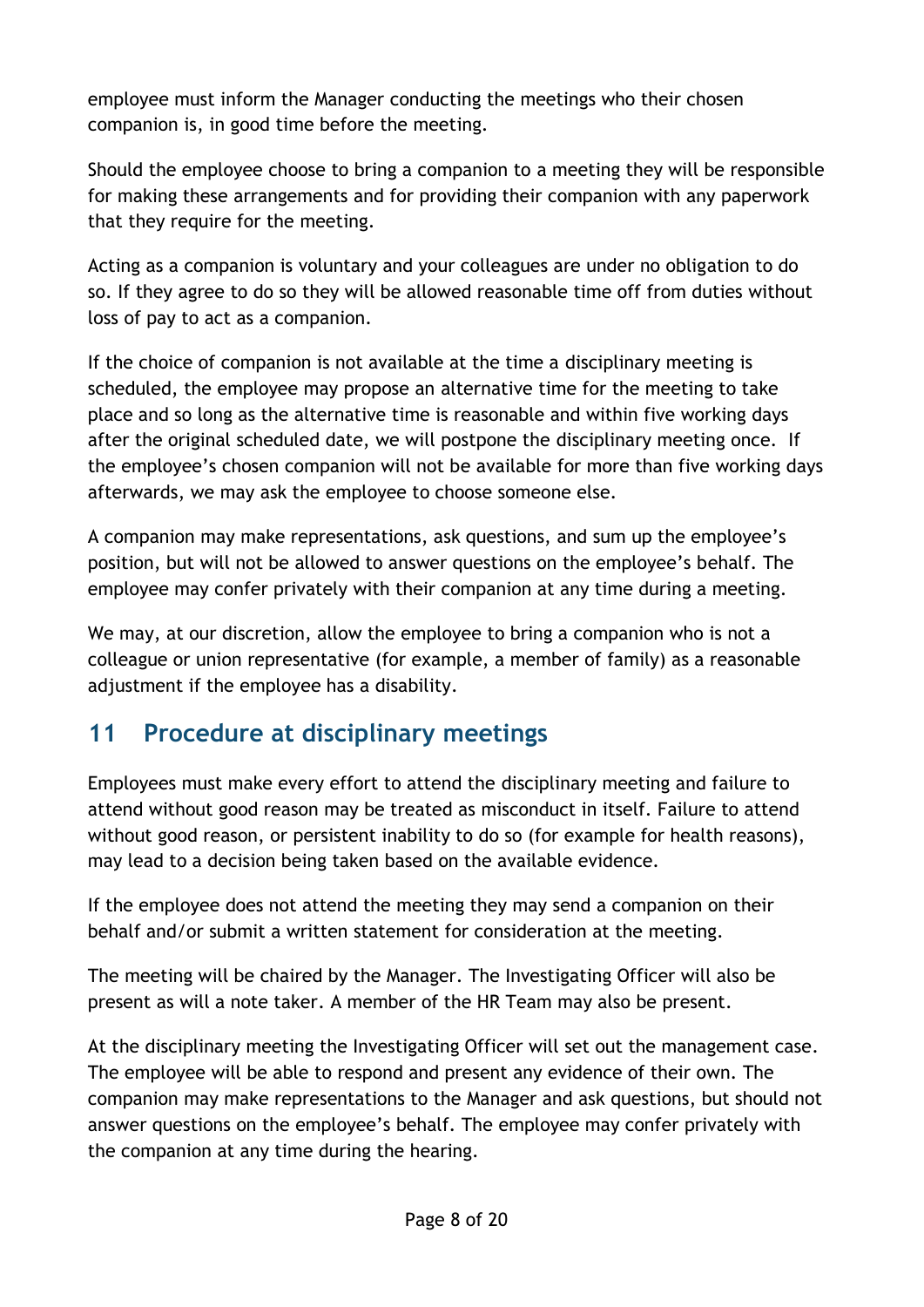Relevant witnesses may be asked by the Investigating Officer or the employee to attend the meeting. The employee must give sufficient advance notice if they wish to call witnesses to ensure that there is time to arrange their attendance. The employee will be given the opportunity to respond to any information given by a witness. However, the employee will not normally be permitted to cross-examine witnesses unless, in exceptional circumstances, the Manager decides that a fair meeting could not be held otherwise.

The Manager may adjourn the disciplinary meeting if there is a need to carry out any further investigations such as re-interviewing witnesses in the light of any new points that have been raised at the meeting. The employee will be given a reasonable opportunity to consider any new information obtained before the meeting is reconvened.

The employee will be informed in writing of the decision and the reasons for it, usually within 5 working days of the disciplinary meeting. Where possible this information will also be explained to the employee in person.

#### <span id="page-8-0"></span>**12 Disciplinary penalties**

The Manager may find that there is no case to answer and may refer the case back to an informal process. Alternatively, the Manager may give the employee a disciplinary warning or dismiss the employee.

The usual penalties for misconduct are set out below. No penalty should be imposed without a disciplinary meeting. The Trust aims to treat all employees fairly and consistently, and a penalty imposed on another employee for similar misconduct will usually be taken into account but should not be treated as a precedent. Each case will be assessed on its own merits.

**First written warning**. A first written warning may be authorised by a Manager. It will usually be appropriate for a first act of misconduct where there are no other active written warnings on the employee's disciplinary record.

**Final written warning**. A final written warning may be authorised by a Manager. It will usually be appropriate for;

- 1. misconduct where there is already an active written warning on the employee's record; or
- 2. misconduct that is considered sufficiently serious to warrant a final written warning even though there are no other active warnings on the record.

Page 9 of 20 **Dismissal**. Dismissal may be authorised by a Head Teacher, a panel of Governors or Board members, the CEO or HR & Ops Director. It will usually only be appropriate for: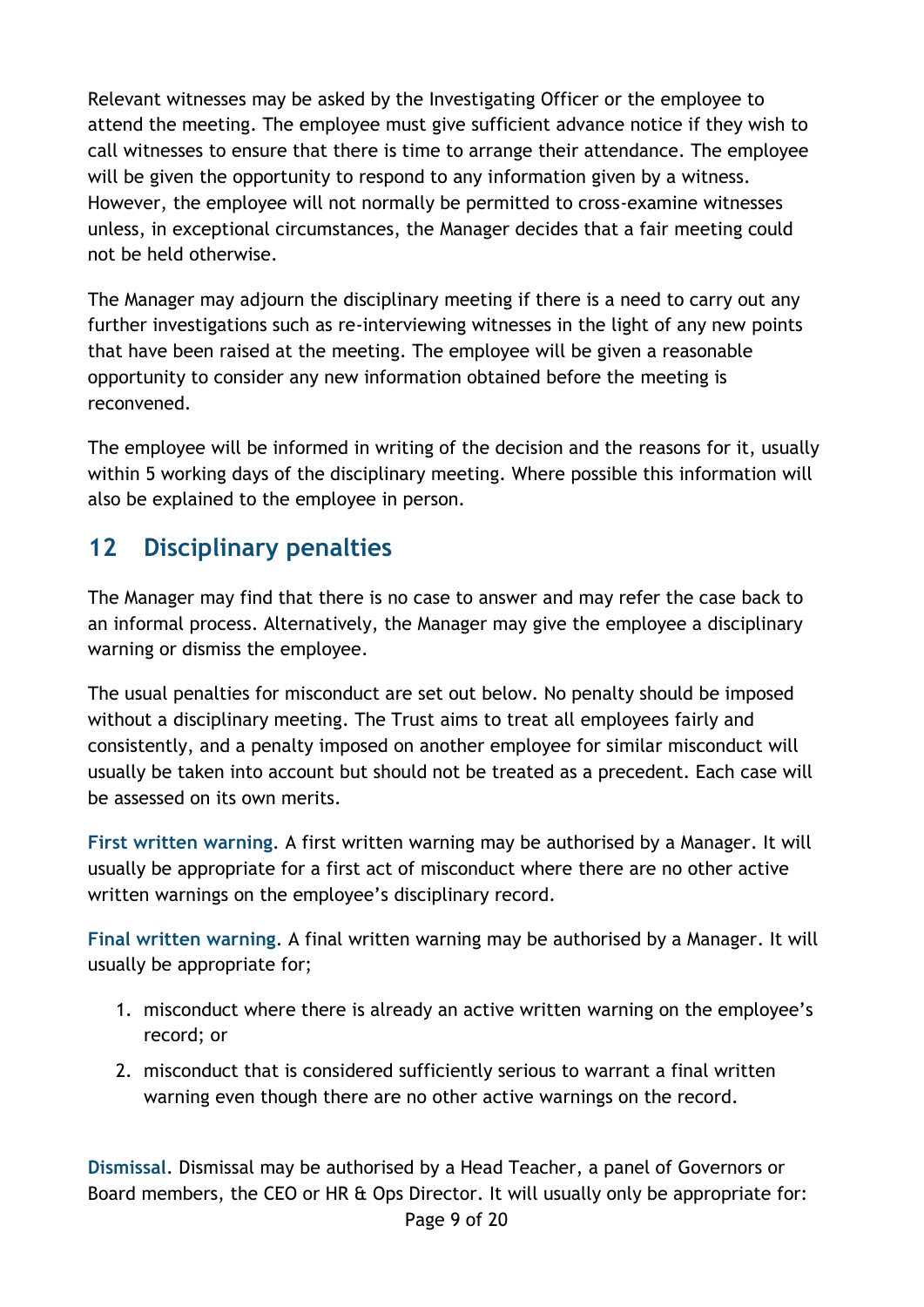- 1. further misconduct where there is an active final written warning on the record; or
- 2. any gross misconduct regardless of whether there are active warnings on the record. Gross misconduct will usually result in immediate dismissal without notice or payment in lieu of notice (summary dismissal).

#### <span id="page-9-0"></span>**13 The effect of a warning**

Written warnings will set out the nature of the misconduct, the change in behaviour required, the period for which the warning will remain active, and the likely consequences of further misconduct in that active period.

A first or final written warning will usually remain active for twelve months, this may be increased in consultation with the HR & Ops Director. In exceptional cases verging on gross misconduct a final written warning may state that it will remain active indefinitely. The conduct will be reviewed at the end of a warning's active period and if it has not improved sufficiently the active period may be extended.

After the active period, the warning will remain permanently on the employee's HR file but will usually be disregarded in deciding the outcome of future disciplinary proceedings.

## <span id="page-9-1"></span>**14 Appeals against disciplinary action**

The employee has the right to appeal against the disciplinary action taken against them. This must be in writing, stating the full grounds of appeal and sent to the Manager within 5 working days of the date on which the employee was informed of the decision.

If the employee is appealing against dismissal, the date on which dismissal takes effect will not be delayed pending the outcome of the appeal. However, if the appeal is successful they will be reinstated with no loss of continuity or pay.

If any new matters are raised in the appeal meeting further investigation may need to be carried out. The Chair may adjourn the appeal meeting if there is a need to carry out any further investigations such as re-interviewing witnesses in the light of any new points that have been raised at the meeting. If any new information comes to light this will be provided to the employee with a summary including, where appropriate, copies of additional relevant documents and witness statements. The employee will have a reasonable opportunity to consider this information before the meeting is reconvened.

The employee must be given written notice of the date, time and place of the appeal meeting. This will normally be no less than five working days. The employee may bring a companion to the appeal hearing (see section 10).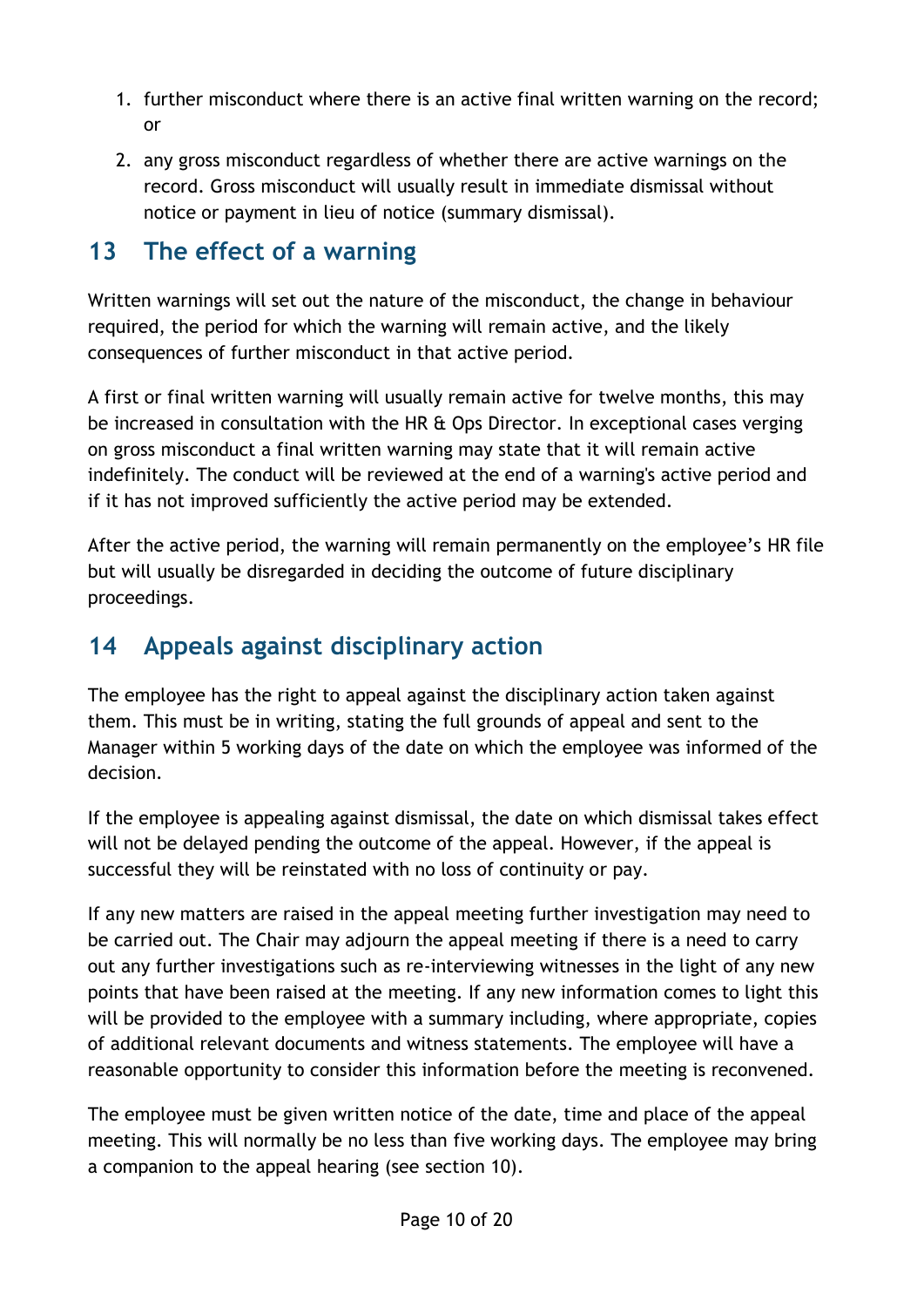Where possible, the appeal meeting will be conducted by a more senior Manager or Panel not previously involved in the case. The meeting will be a review of the fairness of the original decision in the light of the points of appeal and any new information that may have come to light. The appeal will be dealt with as impartially as possible.

Following the appeal meeting the Manager or Panel may;

- confirm the original decision;
- revoke the original decision; or
- substitute a different penalty. Ordinarily a penalty will not be increased on appeal unless there is new information or evidence being available that requires further investigation.

The employee will be informed in writing of the decision and the reasons for it, usually within 5 working days of the appeal hearing. Where possible this information will also be explained to the employee in person. There is no further right to appeal.

#### <span id="page-10-0"></span>**15 Referrals to external bodies**

In cases where employees are dismissed or resign during a disciplinary process a referral to the Disclosure and Barring Service and Secretary of State will be made where the thresholds for referral are met.

#### <span id="page-10-1"></span>**16 Review**

This policy & procedure is reviewed biennially by the Trust in consultation with the recognised trade unions. We will monitor the application and outcomes of this policy to ensure it is working effectively.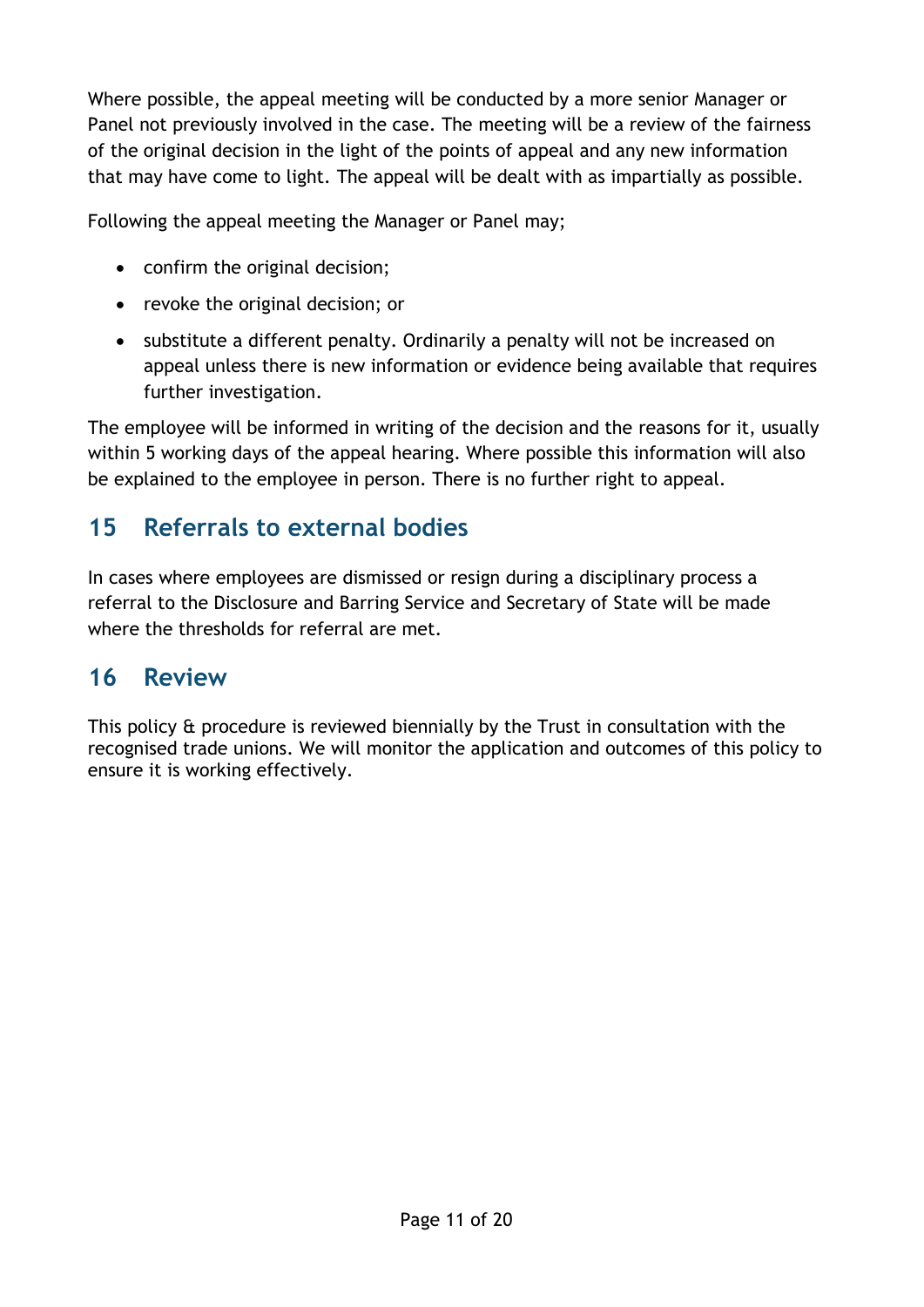## <span id="page-11-0"></span>**Appendix 1 – Expectations of behaviour**

#### **1 Introduction**

The aim the Expectations of Behaviour is to set out the standards of conduct expected of all staff and to provide guidance to Managers and line managers to enable them to work with staff to maintain those standards and encourage improvement where necessary.

If any employee is in any doubt as to their responsibilities or the standards of conduct expected they should speak to their line manager, Manager or a member of the HR Team.

#### **2 Expectations of behaviour**

While working for the Trust you should at all times maintain professional and responsible standards of conduct. In particular, you should;

- observe the terms and conditions of your contract, particularly with regard to:
	- hours of work;
	- confidentiality;
- ensure that you understand and follow our Expectations of Behaviour and our Code of Conduct;
- observe all of the Trust's policies, procedures and regulations which are available through the MET app, via the office in your place of work or notified to you from time to time by means of notice boards, e-mail, shared IT spaces or otherwise;
- take reasonable care in respect of the health and safety of colleagues, students and third parties and comply with our Health and Safety Policy;
- comply with all reasonable instructions given by the Managers; and
- act at all times in good faith and in the best interests of the Trust and those of our students and staff.

Failure to maintain satisfactory standards of conduct may result in action being taken under the Disciplinary Policy & Procedure.

#### **Misconduct**

The following are examples of matters that will normally be regarded as misconduct and will be dealt with under the Disciplinary Procedure:

a) Minor breaches of the Trust's policies;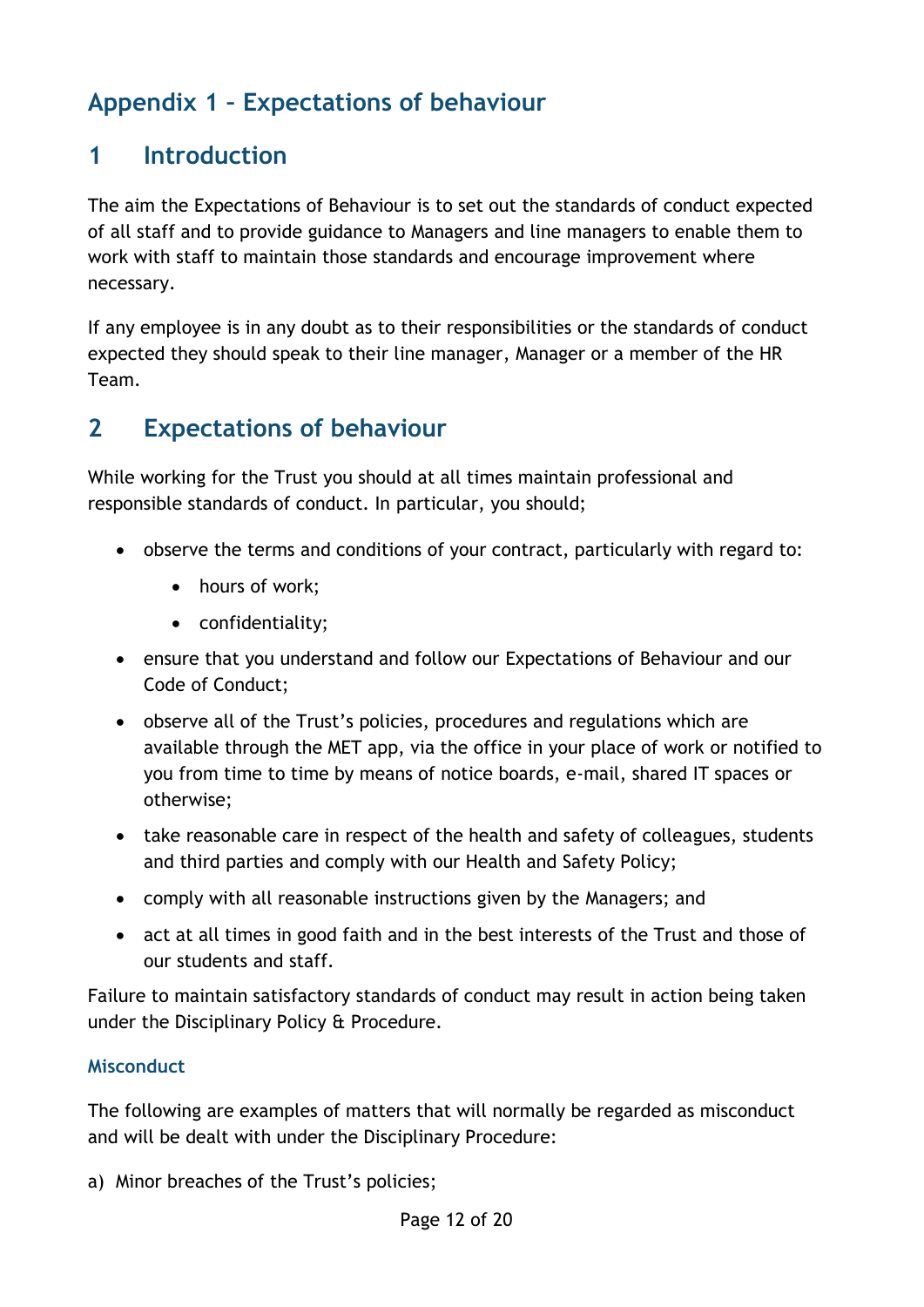- b) Minor breaches of an employee's contract of employment;
- c) Damage to, or unauthorised use of, the Trust's property;
- d) Poor timekeeping or time wasting;
- e) Unauthorised absence from work;
- f) Refusal to follow instructions;
- g) Excessive use of the Trust's telephones, email or internet usage for personal reasons;
- h) Inappropriate or other offensive behaviour, including using offensive or obscene language, victimisation or harassment of other members of staff or students;
- i) Negligence in the performance of duties;
- j) Smoking or vaping in no-smoking areas, which applies to anything that can be smoked and includes, but is not limited to, cigarettes, electronic cigarettes, pipes (including water pipes such as shisha and hookah pipes), cigars and herbal cigarettes; or
- k) Poor attendance.

This list is intended as a guide and is not exhaustive.

#### **Gross misconduct**

Gross misconduct is a serious breach of contract and includes misconduct which, in the opinion of the Trust, is likely to prejudice its business or reputation or irreparably damage the working relationship and trust between the Trust and the employee. Gross misconduct will be dealt with under the Disciplinary Policy and Procedure and may lead to dismissal without notice or pay in lieu of notice (summary dismissal).

The following are examples of matters that are normally regarded as gross misconduct;

- a) Theft, or unauthorised removal of property or the property of a colleague, contractor, student or member of the public;
- b) Fraud, forgery or other dishonesty, including fabrication of expense claims and time sheets, pupil's work, examinations or assessments;
- c) Actual or threatened violence, or behaviour which provokes violence;
- d) Deliberate damage to the buildings, fittings, property or equipment of the Trust, or the property of a colleague, contractor, student or member of the public;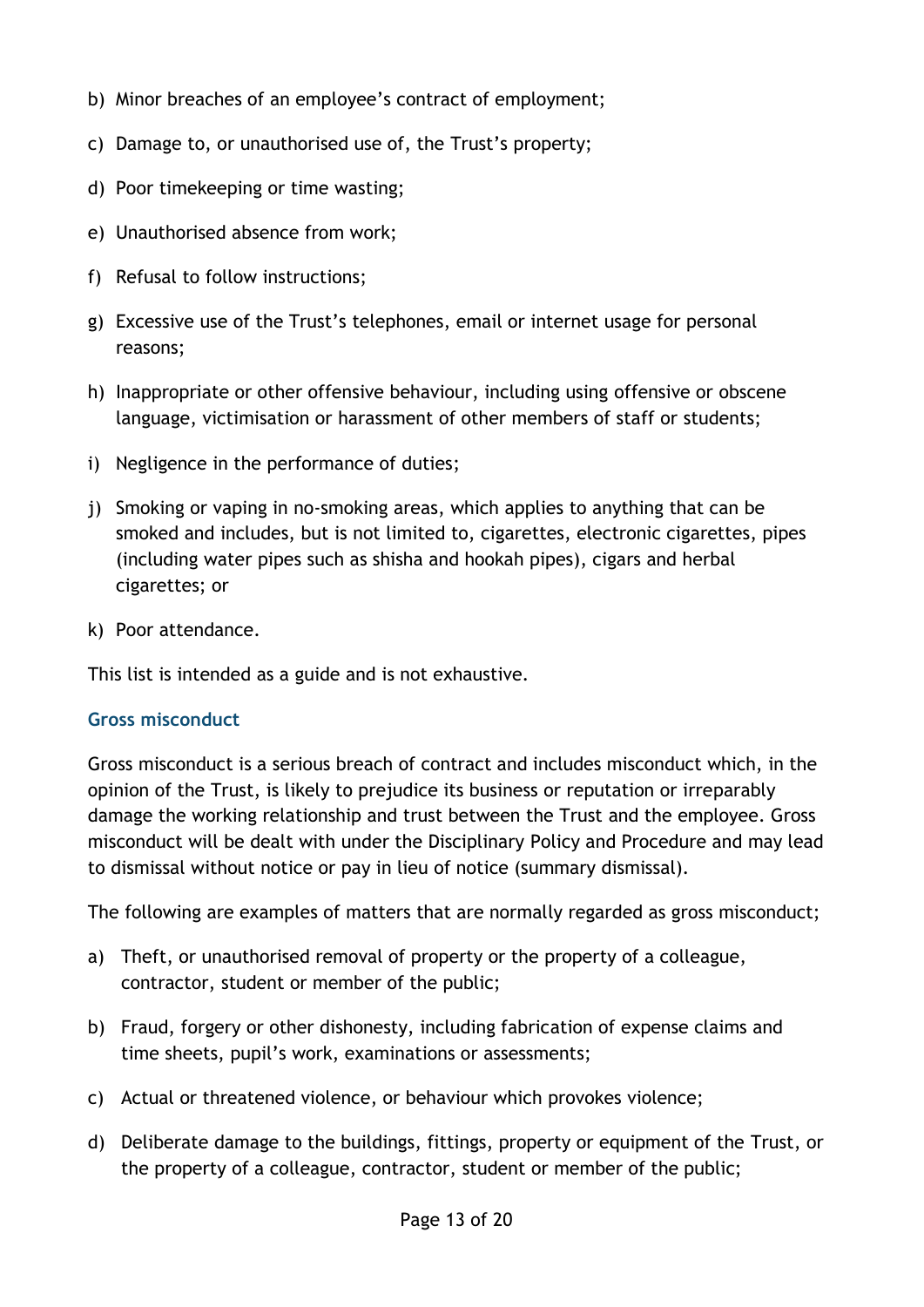- e) Inappropriate conduct with children or young people, including failing to maintain appropriate professional boundaries;
- f) Serious failure to follow the Trust's child protection or safeguarding procedures;
- g) Making a false declaration or failing to disclose information in relation to the disqualification from childcare requirements, or becoming disqualified from providing childcare;
- h) Serious misuse of the Trust's property or name;
- i) Deliberately accessing internet sites at work or at home, using Trust equipment, which contain pornographic, offensive or obscene material;
- j) Repeated or serious failure to obey instructions, or any other serious act of insubordination;
- k) Bringing the Trust into serious disrepute;
- l) Being under the influence of alcohol (or smelling of alcohol), illegal drugs or other substances during working hours or not being capable of fulfilling your duties because of the effects of alcohol or illegal drugs or other substances.
- m) Causing loss, damage or injury through serious negligence;
- n) Serious or repeated breach of health and safety rules or serious misuse of safety equipment;
- o) Unauthorised use or disclosure of confidential information or failure to ensure that confidential information in your possession is kept secure;
- p) Acceptance of bribes or other secret payments;
- q) Conviction or caution for a criminal offence that in the opinion of the Trust may affect our reputation or our relationships with our staff, students, parents or the public, or otherwise affects your suitability to continue to work for us;
- r) Possession, use, supply or attempted supply of illegal drugs;
- s) Serious neglect of duties, or a serious or deliberate breach of your contract or operating procedures;
- t) Unauthorised use, processing or disclosure of personal data contrary to our Data Protection Policy;
- u) Harassment of, or discrimination against, employees, students, parents or members of the public, related to any of the protected characteristics;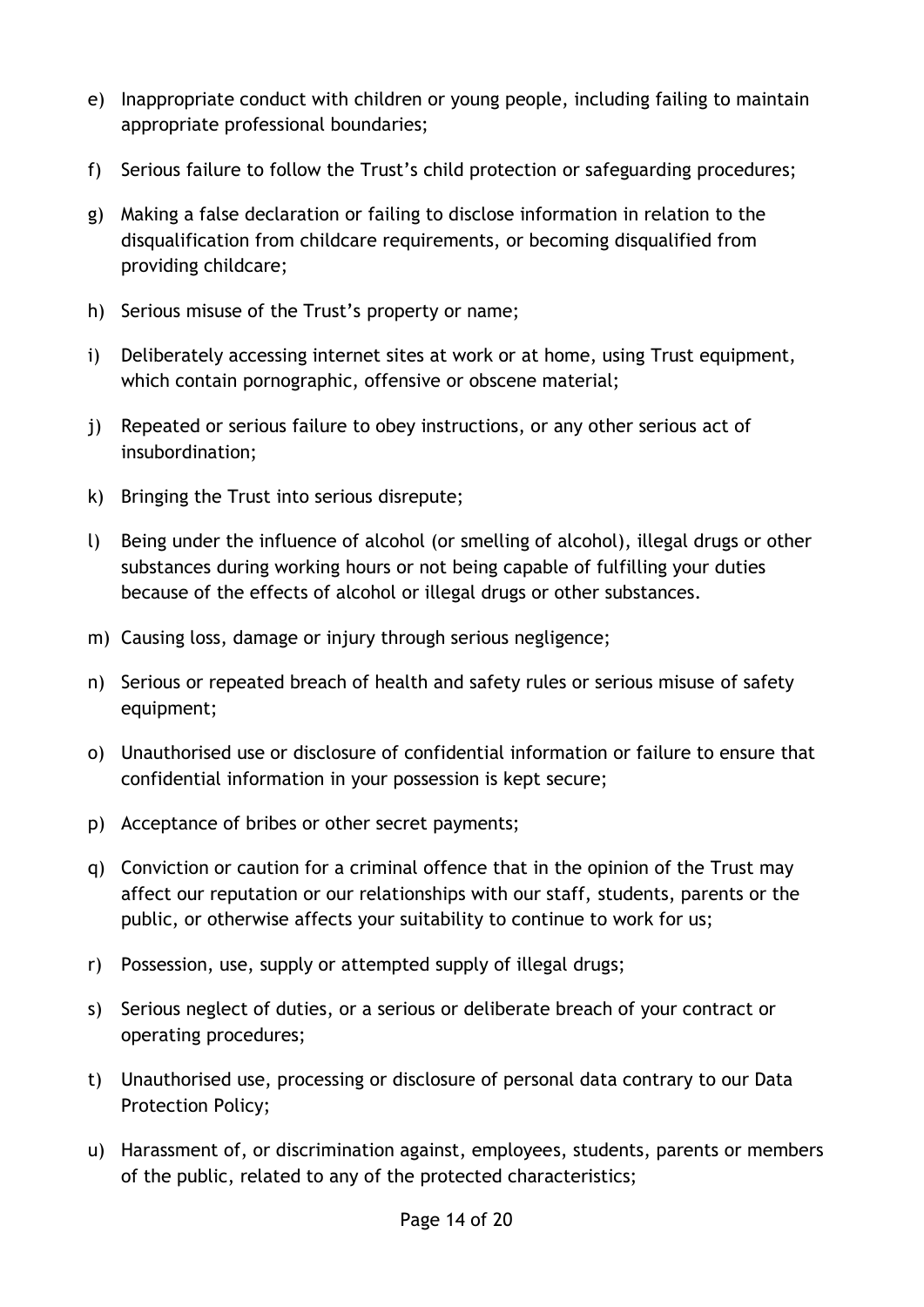- v) Refusal to disclose any of the information required by your employment or any other information that may have a bearing on the performance of your duties;
- w) Giving false information regarding qualifications, entitlement to work (including immigration status) and all other statutory checks;
- x) Making a disclosure of false or misleading information under our Whistleblowing Policy maliciously, for personal gain, or otherwise in bad faith;
- y) Making untrue allegations in bad faith against a colleague;
- z) Serious misuse of our information technology systems (including misuse of developed or licensed software, use of unauthorised software and misuse of email and the internet);
- aa) Undertaking unauthorised paid or unpaid employment during your working hours.

This list is intended as a guide and is not exhaustive.

In some instances, offences which would normally constitute gross misconduct may be considered as misconduct because of mitigating circumstances. Similarly, issues which would normally be treated as misconduct may, in certain circumstances, be considered so serious that they constitute gross misconduct.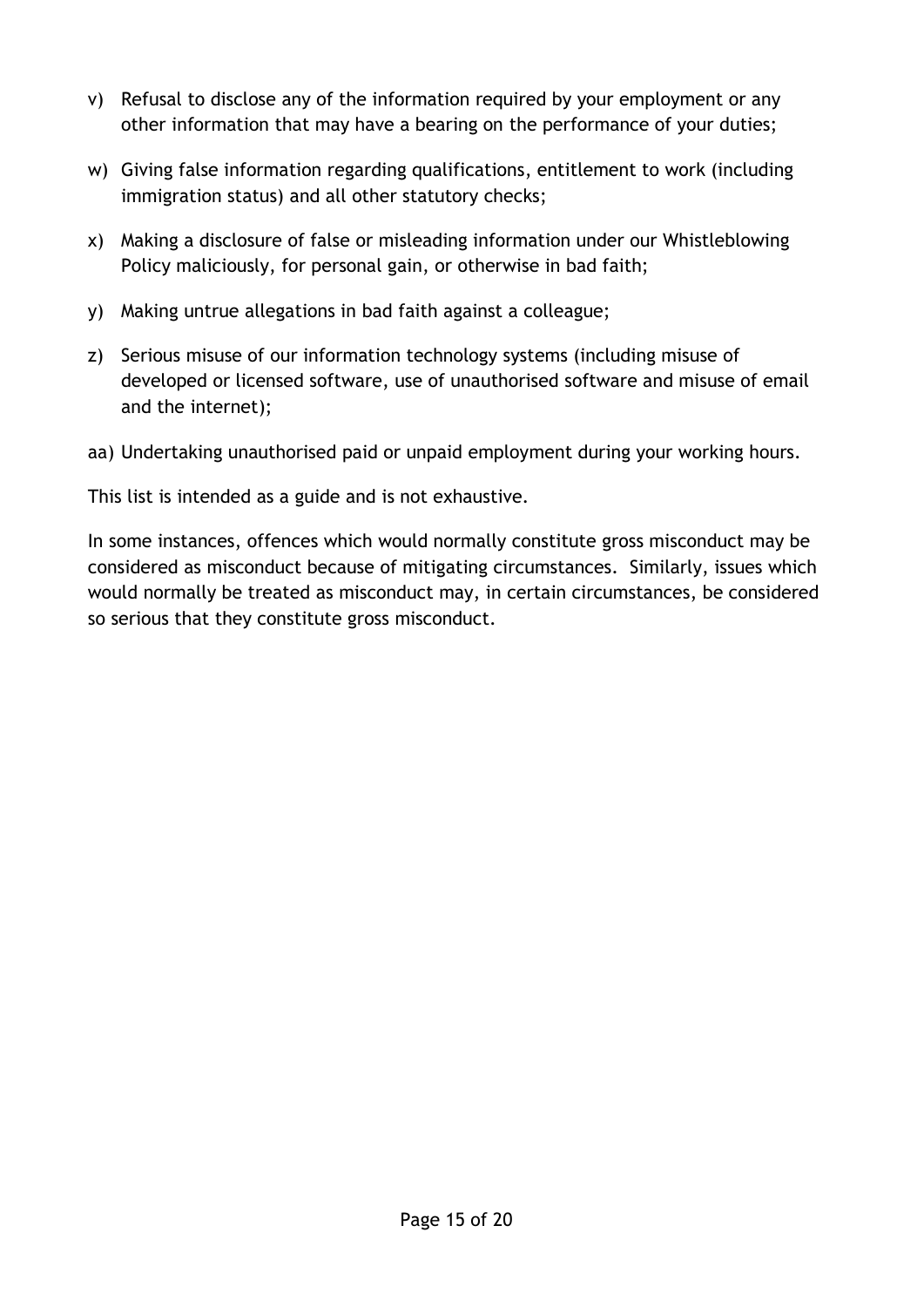## <span id="page-15-0"></span>**Appendix 2 - Managing allegations of abuse against staff**

In dealing with allegations of abuse against employees there is guidance that needs to be followed to ensure that children and young people are not at risk of harm as well as supporting employees through the relevant processes.

#### **1 Scope**

This guidance will be used alongside the Disciplinary Policy & Procedure where allegations have been made that might indicate a person would pose a risk of harm if they continue to work in regular or close contact with children in their present position, or in any capacity.

It will be used in respect of all cases in which it is alleged that an employee has:

- behaved in a way that has harmed a child, or may have harmed a child;
- possibly committed a criminal offence against or related to a child; or
- behaved towards a child or children in a way that indicates that they would pose a risk of harm if they work regularly or closely with children.

As with other conduct issues the behaviour of employees outside of work may impact on their role within the Trust. Therefore, if concerns are brought to the Trust's attention about an employee's behaviour in regard to their own children or any other child/ children outside of the Trust, consideration will be given to any implications for children with whom the employee has contact with at work.

#### **2 Initial considerations**

Where the Designated Safeguarding Lead or Manager determines that the allegations meet the criteria above they will immediately contact the HR & Ops Director and the Local Authority Designated Officer (LADO) and provide them with all relevant information.

The LADO, HR & Ops Director and the Manager will consider the nature, content and context of the allegation and agree a course of action. The LADO may ask for further relevant information to be provided or obtained such as previous history, whether the child or their family have made similar allegations, and the individual's current contact with children.

#### **Outcomes of initial considerations;**

1. No further action by external agencies or the Trust is to be taken in regard to the individual facing the allegation. The decision and reasons for this will be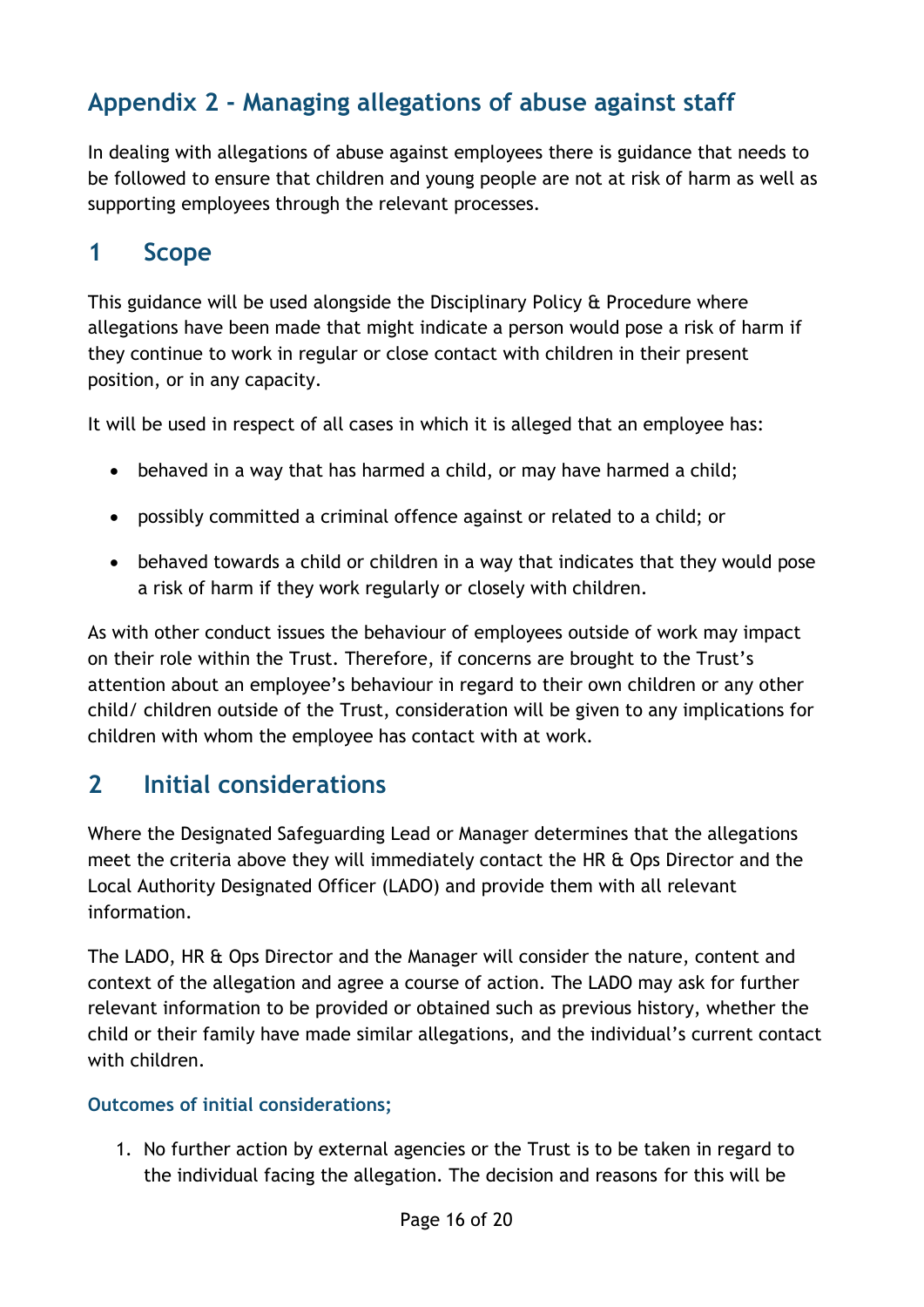recorded. The Manager will agree with the LADO what information should be put in writing to the employee and what if any action is appropriate to take in respect of the person making the allegation. After consulting the LADO the Manager will inform the employee about the allegation and provide them with as much information as possible at the time.

- 2. No further action by external agencies but the Manager or HR & Ops Director determines further action is required and will refer to the Disciplinary Procedure.
- 3. The LADO determines that a strategy discussion is needed, or police or Local Authority's social care services need to be involved. The LADO will coordinate the appropriate arrangements and will inform the Manager. The Manager should not provide any further information to the employee. The strategy discussion will determine what action will be taken and by whom. The point at which the Trust can continue with its own disciplinary procedures will be determined. No further investigation should be carried out until agreed through this process.

#### **3 Suspension**

Suspension will not be an automatic response when an allegation is reported and alternative arrangements will be considered. The risks of the employee remaining in the Trust during any process of investigation will be carefully evaluated. In cases where there is cause to suspect children are at risk of significant harm, or the allegation warrants investigation by the police, or is so serious that it might be grounds for dismissal the employee will usually be suspended.

Suspension will be managed as set out in section 8.

The Manager will consider the advice of the Local Authority children's social care services or the police with regard to suspension, but will make their own informed decision with regard to the suspension of any employee.

#### **4 Support for Staff**

Where an employee is the subject of an allegation of abuse the Trust recognises that in most circumstances this will be a time of stress and anxiety. Employees are advised to seek support from their trade union representative or an appropriate colleague.

The employee will be kept informed of the likely course of action as the case progresses unless there is an objection by the Local Authority social care services or the police.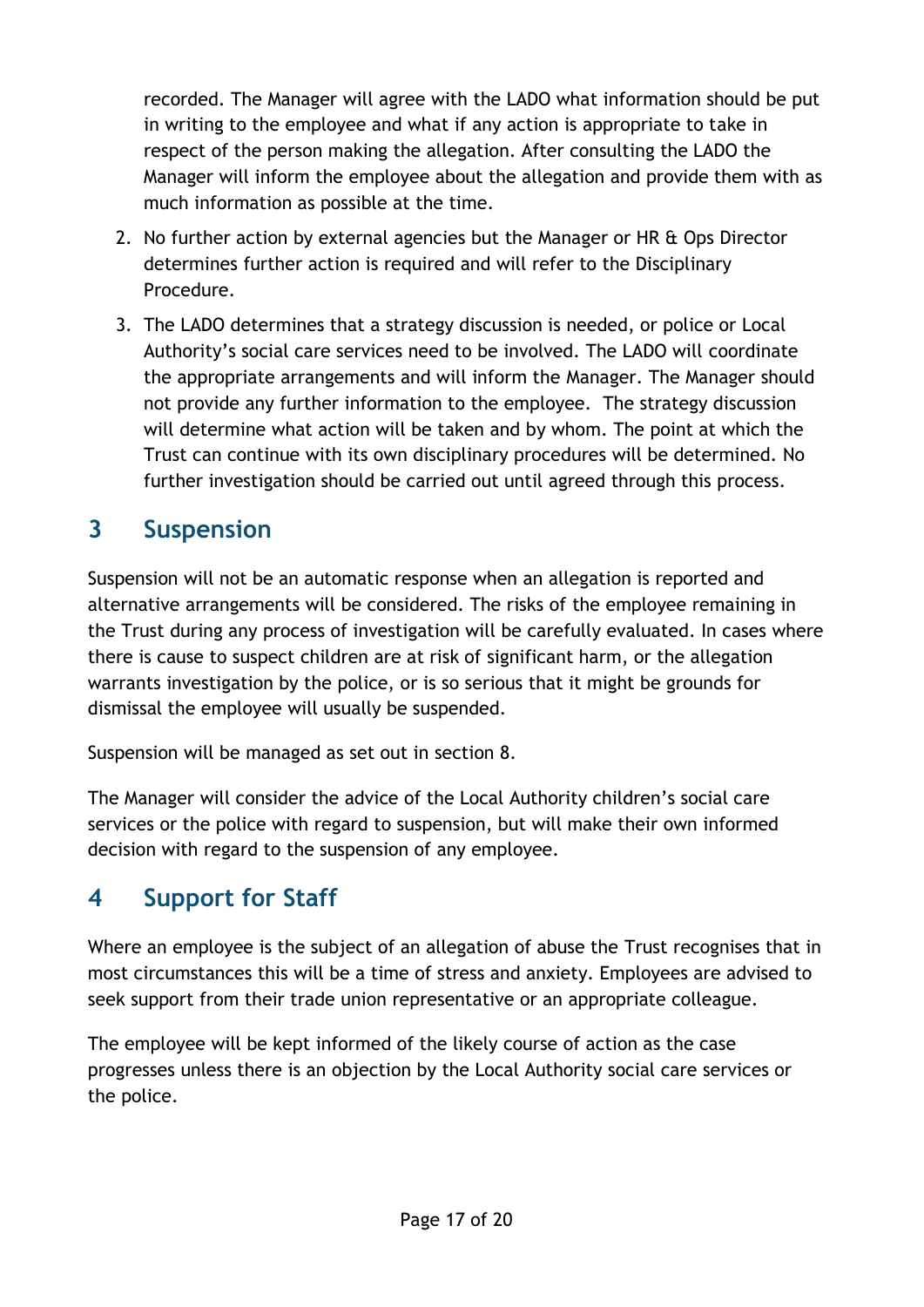## **5 Confidentiality**

The provisions in the Disciplinary Policy & Procedure regarding confidentiality apply to cases where allegations of abuse are made. The Trust will make every effort to maintain confidentiality and guard against unwanted publicity. During the process of managing these types of allegation the Trust will only release information to the wider Trust community for the purposes of reducing speculation.

#### **6 Investigations**

Investigations under the Disciplinary Policy & Procedure will not usually commence until the LADO and any other external agencies involved in dealing with the allegations have agreed that the Trust can proceed.

**Interviewing students**. The Investigating Officer will avoid interviewing students unnecessarily. Information will be gathered from the Local Authority social services and the police where available and accessible.

**Photographing students.** The Investigating Officer or any other person at the Trust will not take photographs of students to support allegations of abuse. In cases where it is appropriate to record injuries to a student they will use the appropriate procedure, eg body mapping, or refer to the LADO, the Local Authority social services or the police for advice. Photographs and other information provided by external agencies may be used as a part of the investigation process if appropriate and authorised by the relevant agency.

#### **7 Possible outcomes**

On the conclusion of the investigation one of the following four outcomes will be determined:

- Substantiated: there is sufficient evidence to prove the allegation (on the balance of probability)
- Malicious: there is sufficient evidence to disprove the allegation and there has been a deliberate act to deceive
- False: there is sufficient evidence to disprove the allegation
- Unsubstantiated: there is insufficient evidence to either prove or disprove the allegation. The term, therefore, does not imply guilt or innocence.

#### **8 Malicious allegations**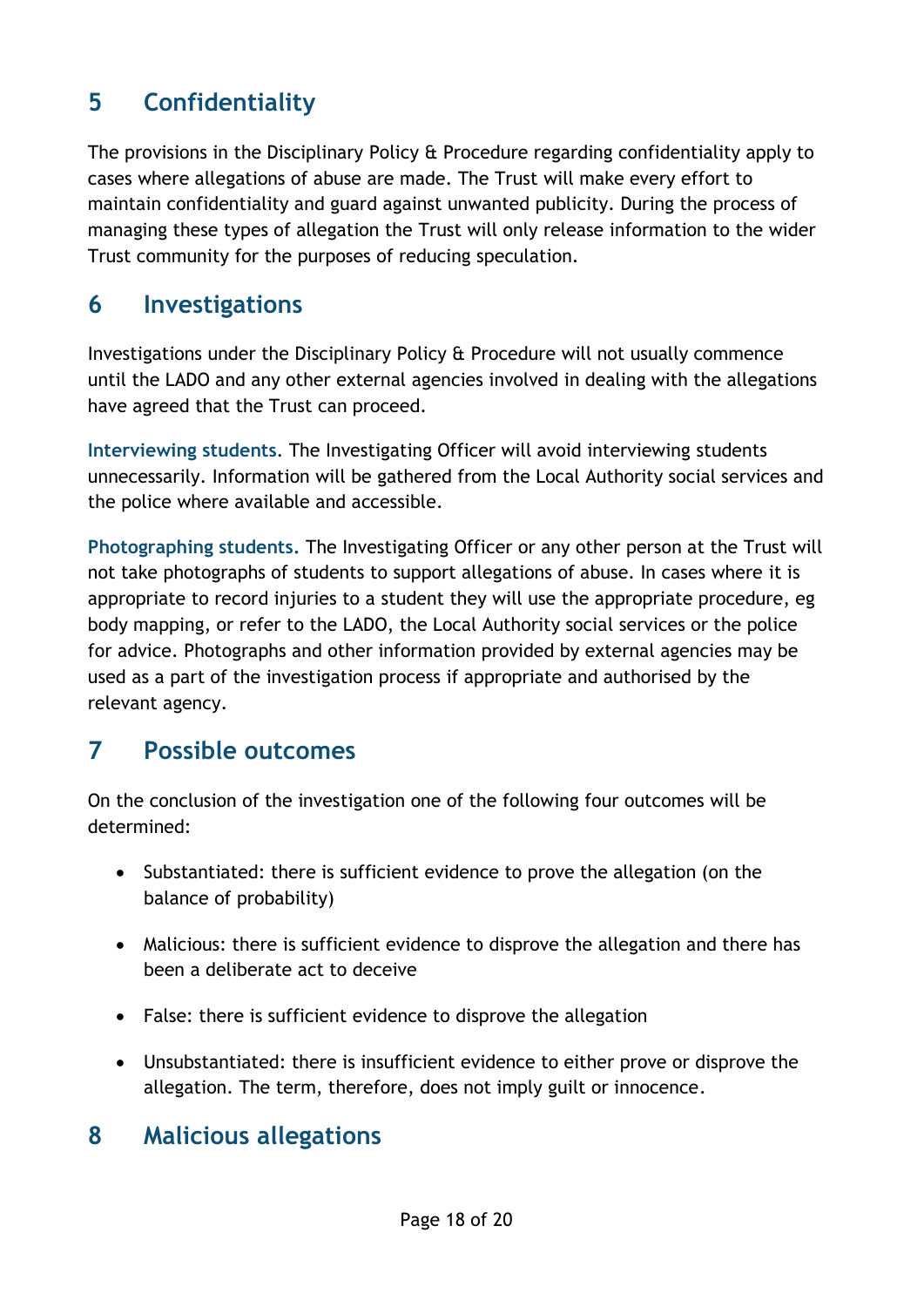The Trust considers the making of malicious allegations to be unacceptable. Any allegations found to not have been made in good faith by a student, parent, other employee or any other person may result in action being taken. Any allegation that is found to be malicious will be removed from the file of the employee that has been accused.

#### **9 Records and references**

A record of the allegations, any investigation and the outcome will be kept on the employee's file. The employee will be provided with copies of any records held. These records will remain on file until normal retirement age or for a period of 10 years from the date of the allegation if that is longer. Details of allegations that are proven to be false, unsubstantiated or malicious will not be referred to in any reference that the Trust provides for the employee concerned.